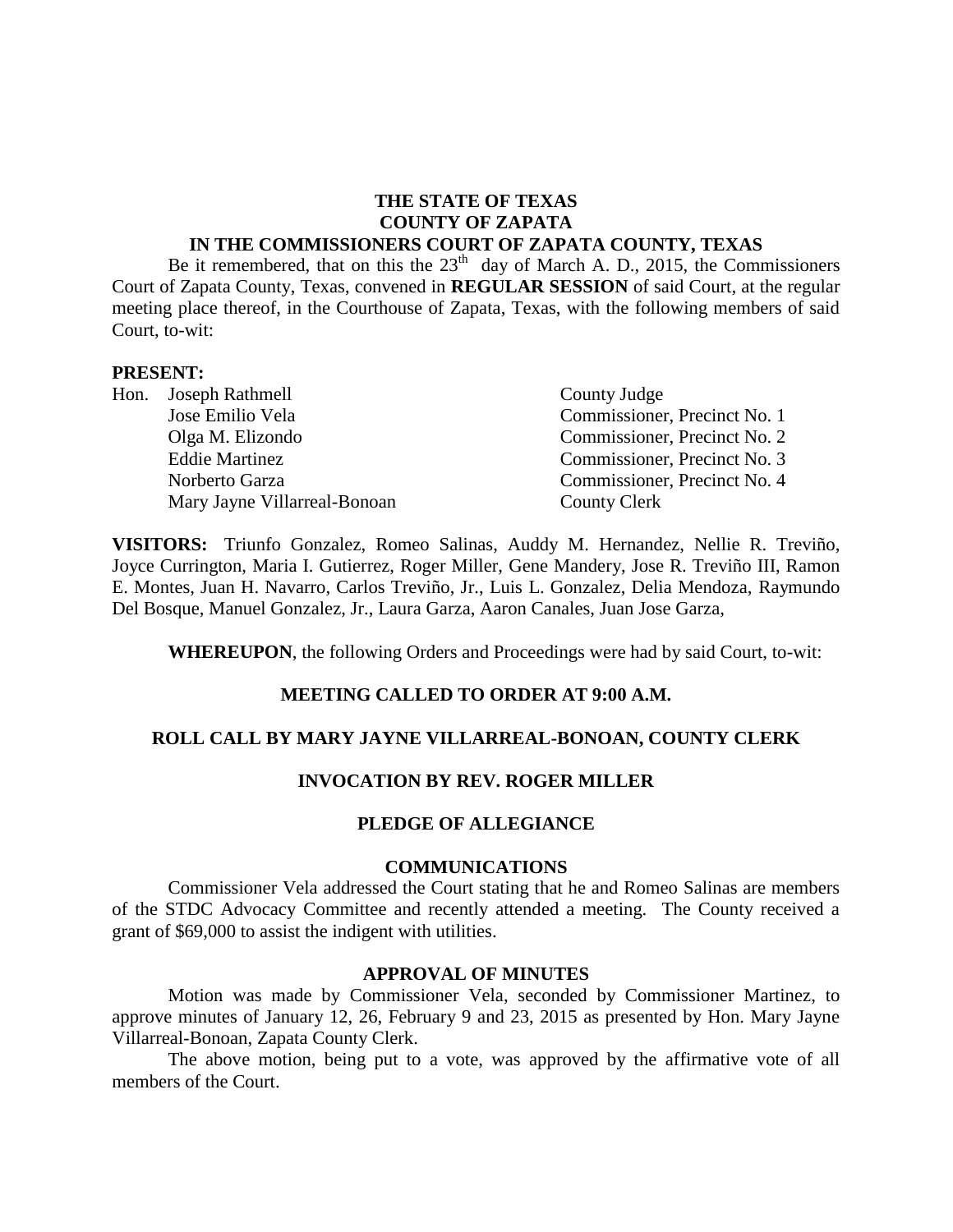# **ORDER APPROVING INVOICES**

Motion was made by Commissioner Garza, seconded by Commissioner Vela, to approve invoices as presented by Triunfo Gonzalez, with the exception of an item on page 1 in an amount of \$960.00 from line item 024-406-427 which has a 0 balance.

The above motion, being put to a vote, was approved by the affirmative vote of all members of the Court.

## **ORDER APPROVING TREASURER'S REPORT**

No Treasurer's Report due at this time.

# **ORDER APPROVING CHECKS ISSUED**

Motion was made by Commissioner Martinez, seconded by Commissioner Garza, to approve checks issued as requested by Hon. Romeo Salinas, County Treasurer, with the exception of an item on page 1 in an amount of \$960.00 from line item 024-406-427 which has a 0 balance.

The above motion, being put to a vote, was approved by the affirmative vote of all members of the Court.

# **TAX / ASSESSOR COLLECTOR'S REPORT**

No Tax / Assessor Collector's Report due at this time.

## **PRESENTATION BY REAL ENERGY SOLUTIONS FOR ENERGY PROVIDER**

Joseph Briseño of Real Energy Solutions made a presentation by Real Energy Solutions (RES) for energy provider after current contract expires with existing energy provider. A cost analysis was put together; he feels that a wholesale rate would be beneficial and would bring the County savings of approximately \$20,000 per year. The cost would be 0.01599 per KWH with no aggregate fees. The County is currently participating in a power pool. (Additional information on Real Energy Solution is attached.)

## **ORDER APPROVING INTERGOVERNMENTAL COOPERATIVE AGREEMENT BETWEEN WEBB COUNTY AND ZAPATA COUNTY REGARDING HOUSING OF WEBB COUNTY INMATES AT ZAPATA COUNTY JAIL**

Motion was made by Commissioner Garza, seconded by Commissioner Martinez, to approve an Intergovernmental Cooperative Agreement between Webb County and Zapata County regarding housing of Webb County inmates at the Zapata County jail as requested by Alonso M. Lopez, County Sheriff.

The above motion, being put to a vote, was approved by the affirmative vote of all members of the Court.

# **ORDER APPROVING ESTIMATE FOR REPAIRS TO A/C COMPRESSOR AT ZAPATA COUNTY COMMUNITY CENTER**

Motion was made by Commissioner Martinez, seconded by Commissioner Garza, to approve estimate for repairs to A/C compressor at the Zapata County Community Center as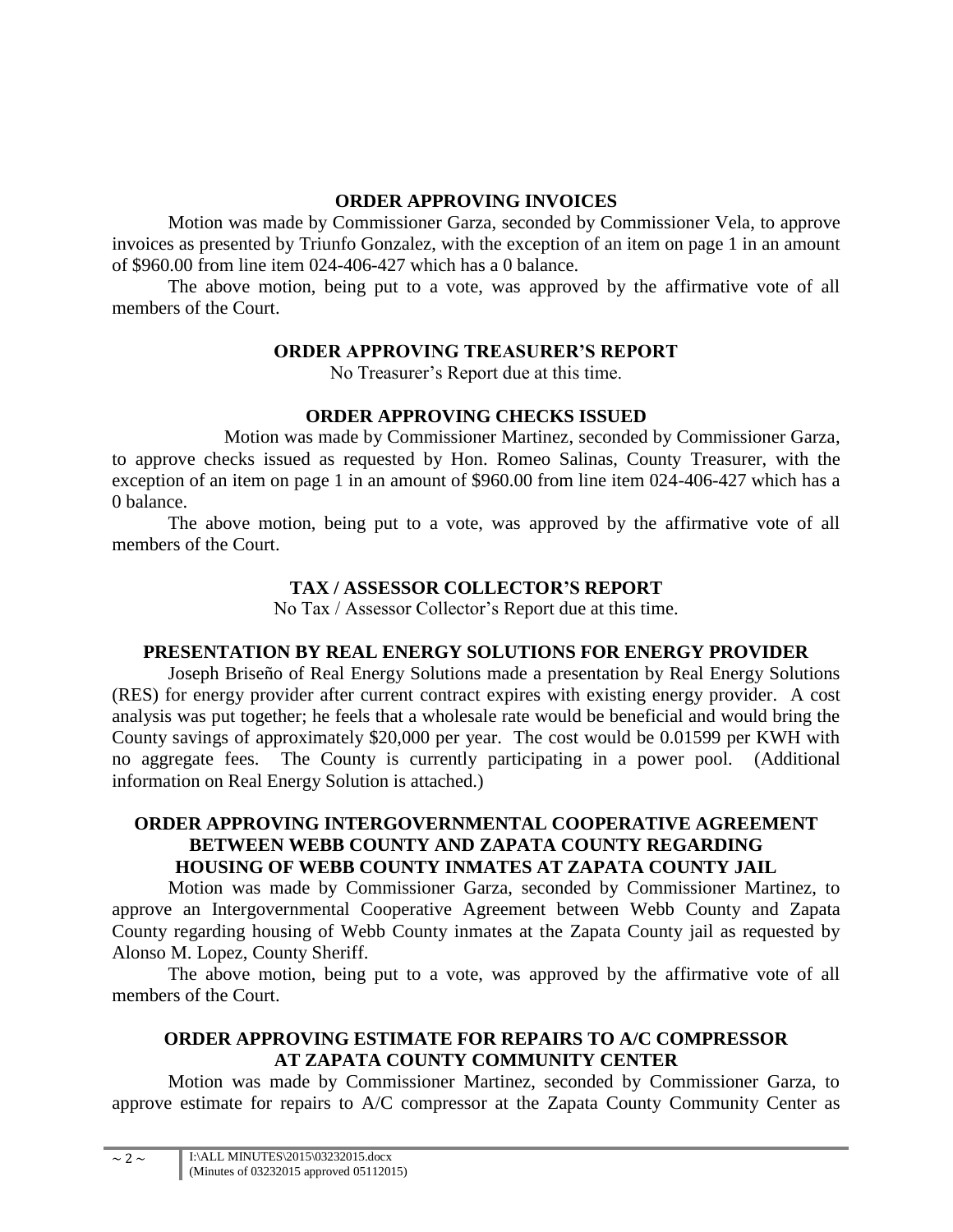provided by Ferny's A/C & Refrigeration in the amount of \$4,950.00 as requested by Laura Garza, Community Center Manager.

The above motion, being put to a vote, was approved by the affirmative vote of all members of the Court.

### **ORDER APPROVING AND REAFFIRMING COSTA RICA PLAT**

Motion was made by Commissioner Garza, seconded by Commissioner Vela, to approve and reaffirm the Costa Rica plat as requested by Manuel Gonzalez, Premier Engineering.

The above motion, being put to a vote, was approved by the affirmative vote of all members of the Court.

### **ORDER APPROVING LAS PALMAS PROJECT CHANGES, INVOICES AND STATUS UPDATE**

Motion was made by Commissioner Vela, seconded by Commissioner Garza, to approve Las Palmas project changes, invoices and status report, including an invoice from Guzman-Juarez Dozer in the amount of \$28,607.63, with option to bore, to be paid out of USDA funding. Only improvements covered by USDA funding will be made. Inspection service was also approved, no amount was stated. Project is 42% complete as requested by Manuel Gonzalez, Jr., Premier Engineering.

The above motion, being put to a vote, was approved by the affirmative vote of all members of the Court.

## **ORDER APPROVING INSTALLATION OF SPEED HUMP**

Motion was made by Commissioner Martinez, seconded by Commissioner Vela, to approve the installation of speed hump between Juarez and Zapata on  $19<sup>th</sup>$  Street as requested by Hon. Norberto Garza, Commissioner Pct. 4.

The above motion, being put to a vote, was approved by the affirmative vote of all members of the Court.

### **ORDER APPROVING PROCLAMATION HONORING MARY PLATTNER, NP AS "CITIZEN OF THE YEAR"**

Motion was made by Commissioner Garza, seconded by Commissioner Martinez, to approve proclamation honoring Mary Plattner, NP for being chosen "Citizen of the Year" by a local citizens committee. She will be honored on Saturday, March 28, 2015 at the Steak House Restaurant as requested by Hon. Jose E. Vela, Commissioner Pct. 1.

The above motion, being put to a vote, was approved by the affirmative vote of all members of the Court.

# **ORDER APPROVING RESOLUTION RECOGNIZING APRIL AS AUTISM AWARENESS MONTH**

Motion was made by Commissioner Garza, seconded by Commissioner Martinez, to approve a resolution recognizing April as Autism Awareness Month as requested by Nellie R. Treviño, Personnel Director. The First Annual Autism Walk will take place on April 4.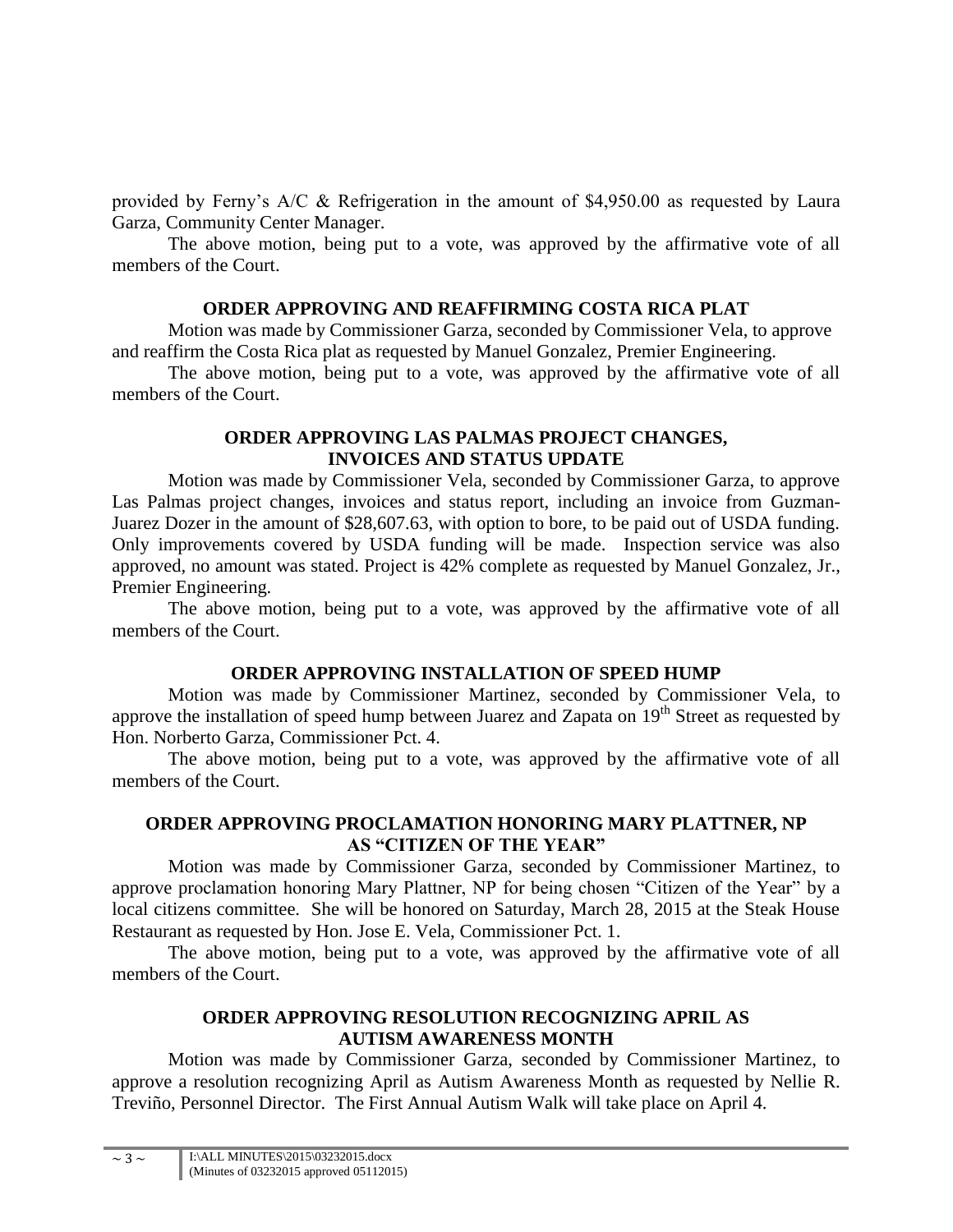The above motion, being put to a vote, was approved by the affirmative vote of all members of the Court.

# **CLARIFICATION BY COUNTY AUDITOR ON AGENDA ITEMS 7 & 9 OF ABOVE APPROVED INVOICES AND CHECKS ISSUED**

Mr. Triunfo Gonzalez, County Auditor, revisited items 7 and 9. He stated that donations are made and are deposited into the line item in question; therefore, said line item is not negative. County Attorney, Said A. Figueroa, suggested a line item be created so donations can be deposited.

## **MOTION WAS MADE BY COMMISSIONER GARZA, SECONDED BY COMMISSIONER MARTINEZ, TO ENTER INTO EXECUTIVE SESSION**

## **MOTION WAS MADE BY COMMISSIONER GARZA, SECONDED BY COMMISSIONER MARTINEZ, TO RETURN TO REGULAR SESSION**

### **ORDER AUTHORIZING COUNTY TREASURER TO MAKE PAYMENT AS PER OFFICAL COUNTY RECORDS AND AUTHORIZE COUNTY AUDITOR TO CONDUCT AUDIT FOR ONE ADDITIONAL YEAR**

Motion was made by Judge Rathmell, seconded by Commissioner Vela, to authorize County Treasurer to make payment as per official County records.

The above motion, being put to a vote, was approved by the affirmative vote of Judge Rathmell, and Commissioners Vela and Elizondo. Commissioners Martinez and Garza voted against. Motion carried.

Motion was made by Judge Rathmell, seconded by Commissioner Martinez, to authorize County Auditor to conduct an audit for one additional year.

The above motion, being put to a vote, was approved by the affirmative vote of all members of the Court.

*Executive Session is requested pursuant to Texas Government Code Title 5, Sub Chapter D, 551.071 (Consultation with Attorney)* 

### **ORDER TO DENY REQUEST BY COMMISSIONER MARTINEZ REGARDING PROPOSED PURCHASE OF STATE-OWNED PROPERTY AT SOUTHWEST CORNER OF U.S. HIGHWAY 83 STATE HIGHWAY FM 496**

Motion was made by Commissioner Vela, seconded by Commissioner Garza, to deny request by Commissioner Martinez regarding proposed purchase of state-owned property at the southwest corner of U.S. Highway 83 and State Highway FM 496 in accordance with Transportation Code, Section 202.021, in which County and other local governmental entities have a priority to purchase this property for fair market value.

*Executive Session is requested pursuant to Texas Government Code Title 5, Sub Chapter D, Section 551.072 (Real Property) and Section 551.071 (Consultation with Attorney).*